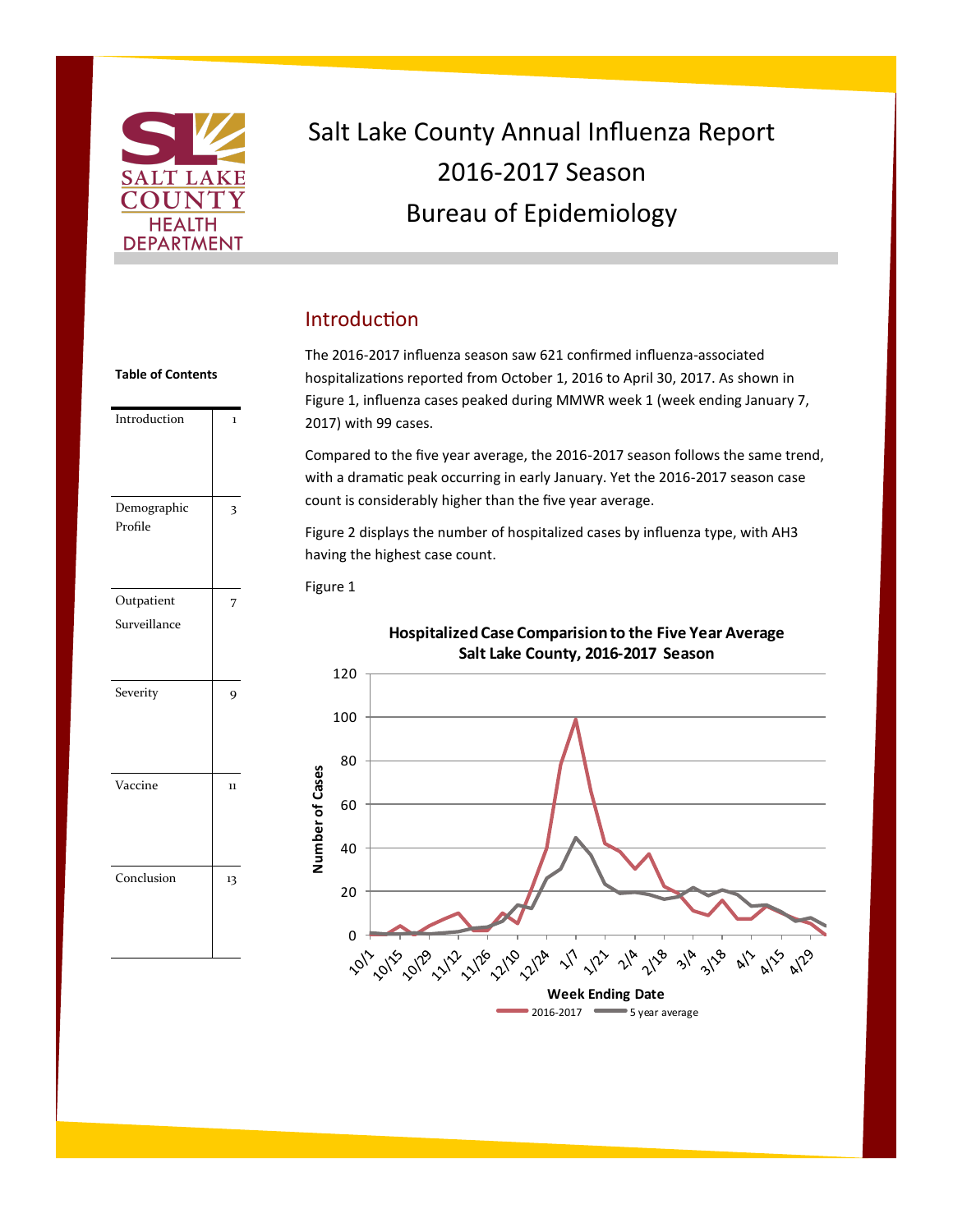Figure 2



\*Data suppressed due to low counts

When compared to influenza rates for Utah and the United States, Salt Lake County was lower than the national rate, yet higher than the rate statewide. Salt Lake County's hospitalized influenza rate was 56 per 100,000 population, compared with Utah at 46 and the national rate of 64 per 100,000 population. Figure 3 displays a five season comparison between Salt Lake County, Utah and the United States.

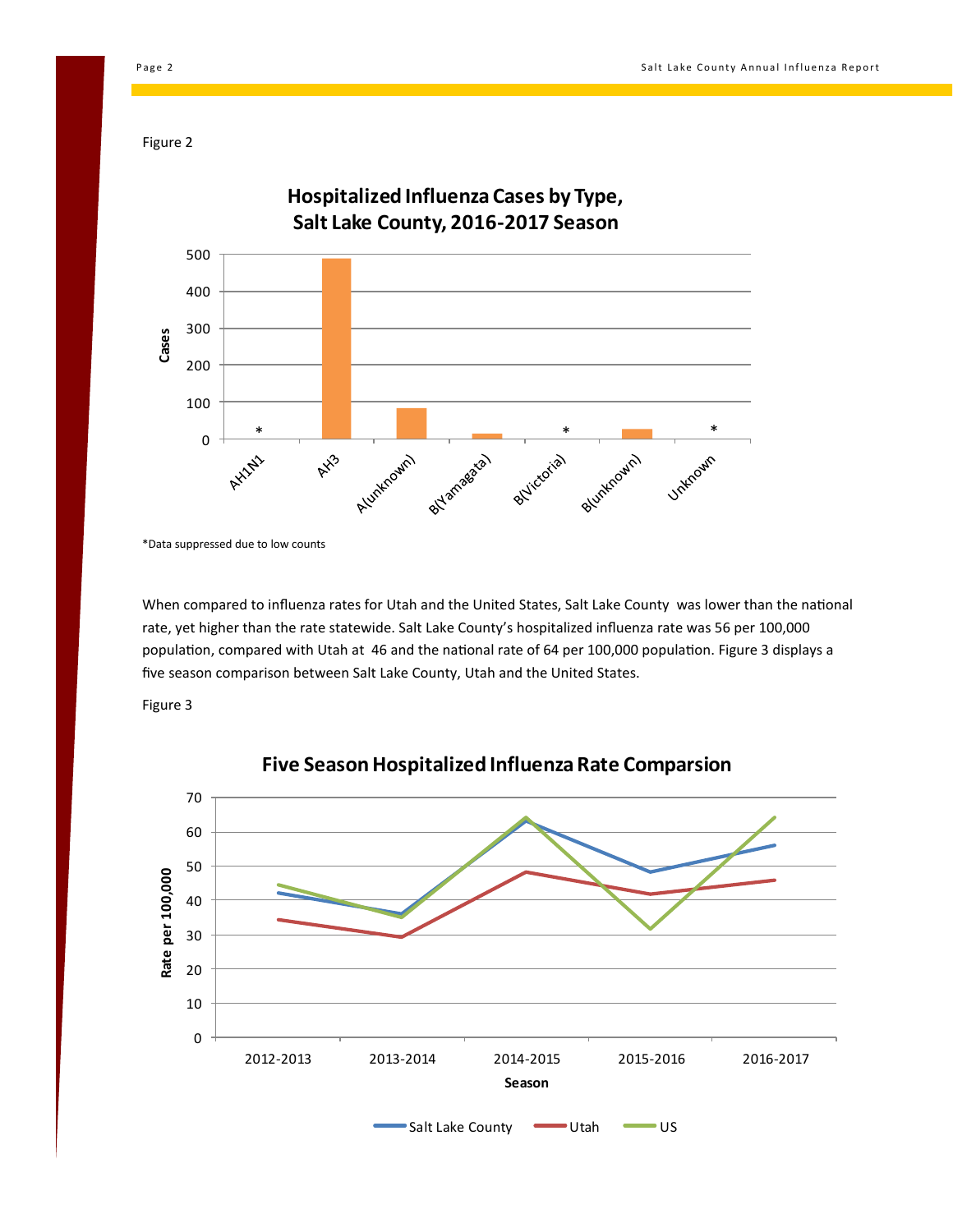# Demographic Profile

The 65+ age group was disproportionately affected by influenza compared to all other age groups, with a rate of 295 per 100,000 population. The lowest rate was among the 5-24 age group at 13 per 100,000 population. See figure 4.

Figure 4



**Hospitalized Influenza Rates by Age, Salt Lake County, 2016-2017 Season**

When looking at age and sex, there is a significant difference between males and females in the 0-4 age group. The highest rates were among both males and females over the age of 65. Male rates for the 65+ age group were 303 per 100,000 population and female rates were 288 per 100,000 population. See figure 5.

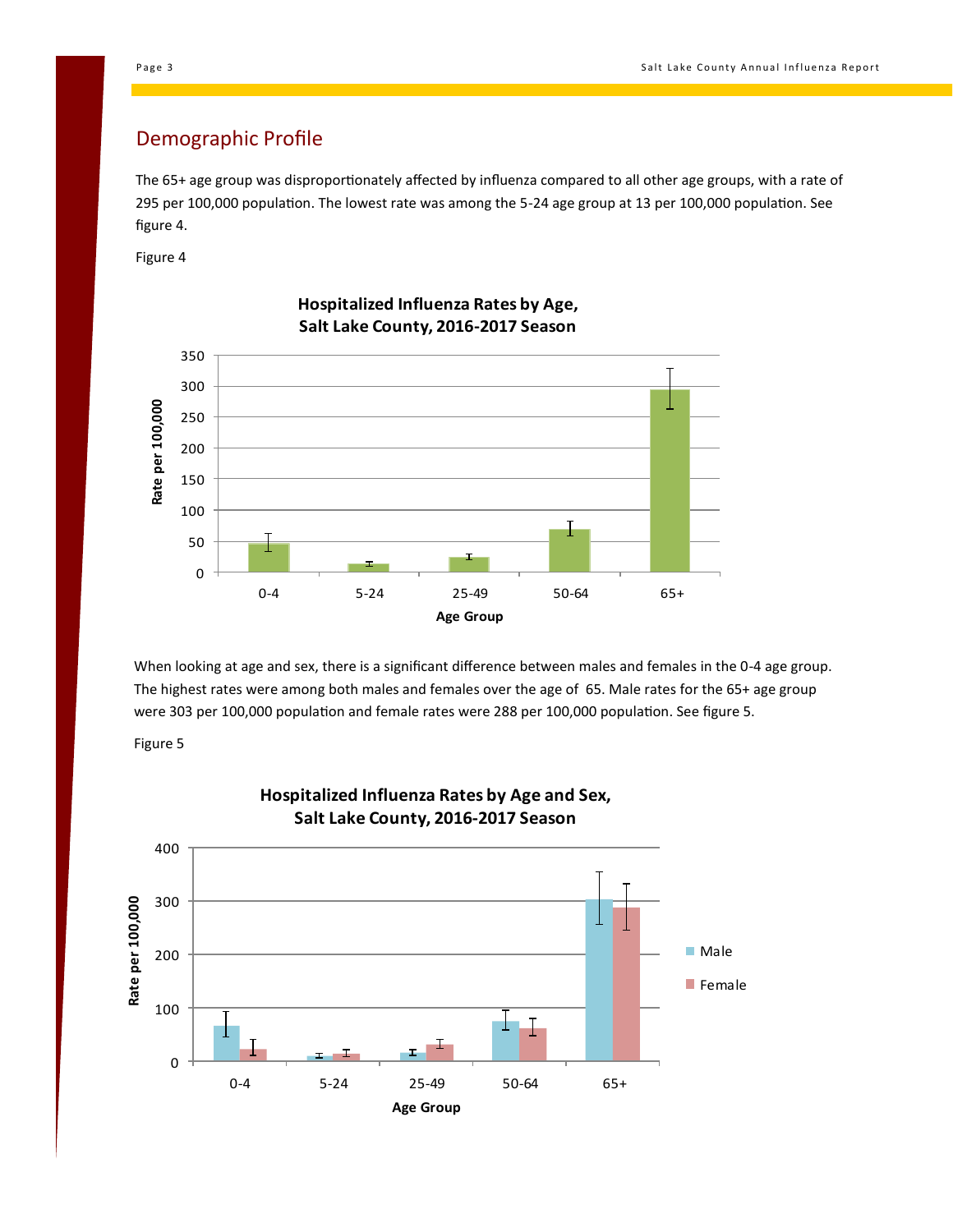The highest rates of influenza were among the Black/African American community with a rate of 78 per 100,000 population. However the rate differences between all race categories was not statistically significant. A significant difference was found between non-Hispanic and Hispanic cases meaning that non-Hispanics were more likely to be hospitalized with influenza than Hispanics. See figure 6.

Figure 6



#### **Hospitalized Influenza Rates by Race & Ethnicity, Salt Lake County, 2016-2017 Season**

Behavioral risk factors were analyzed to identify additional conditions that may contribute to hospitalization due to influenza. Smoking was the highest risk factor, with 13% of hospitalized cases reporting current smoking habits. See figure 7.





# **Behavioral Risk Factors Among Hospitalized Influenza Cases, Salt Lake County, 2016-2017 Season**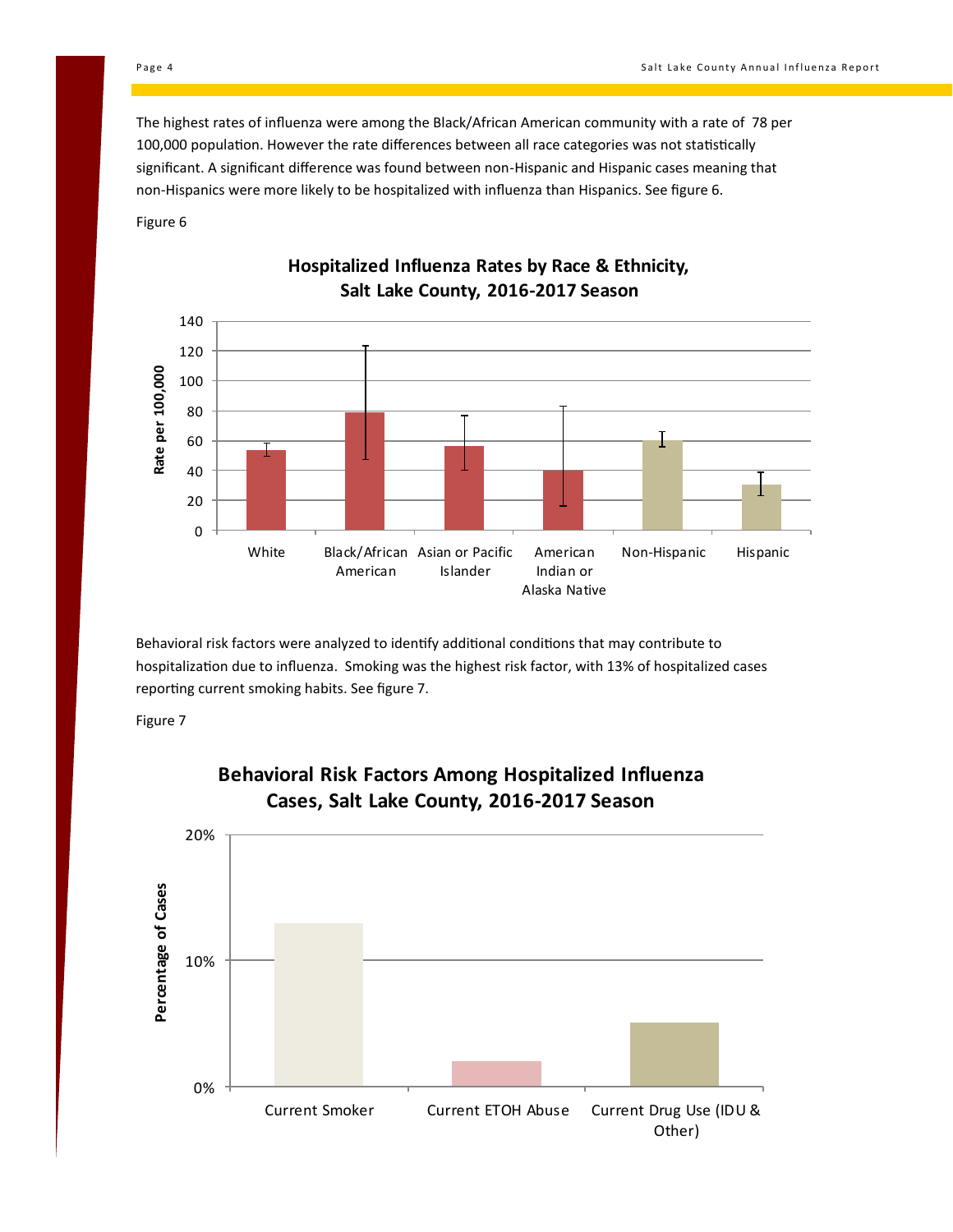Salt Lake County influenza cases had a variety of underlying conditions upon hospitalization. The two most common conditions among cases were chronic metabolic disease and cardiovascular disease, with 43% of cases having some form of chronic metabolic disease and 39% of cases having some form of cardiovascular disease. Figure 8 displays the percent of cases affected by a range of underlying conditions.

Figure 8



# **Underlying Medical Conditions Among Hospitalized Influenza Cases, Salt Lake County, 2016-2017 Season**

Figure 9 displays the top six symptoms cases reported prior to hospital admission. Cough and fever were the top symptoms reported, with 86% of patients reporting a cough and 73% of patients reporting a fever.

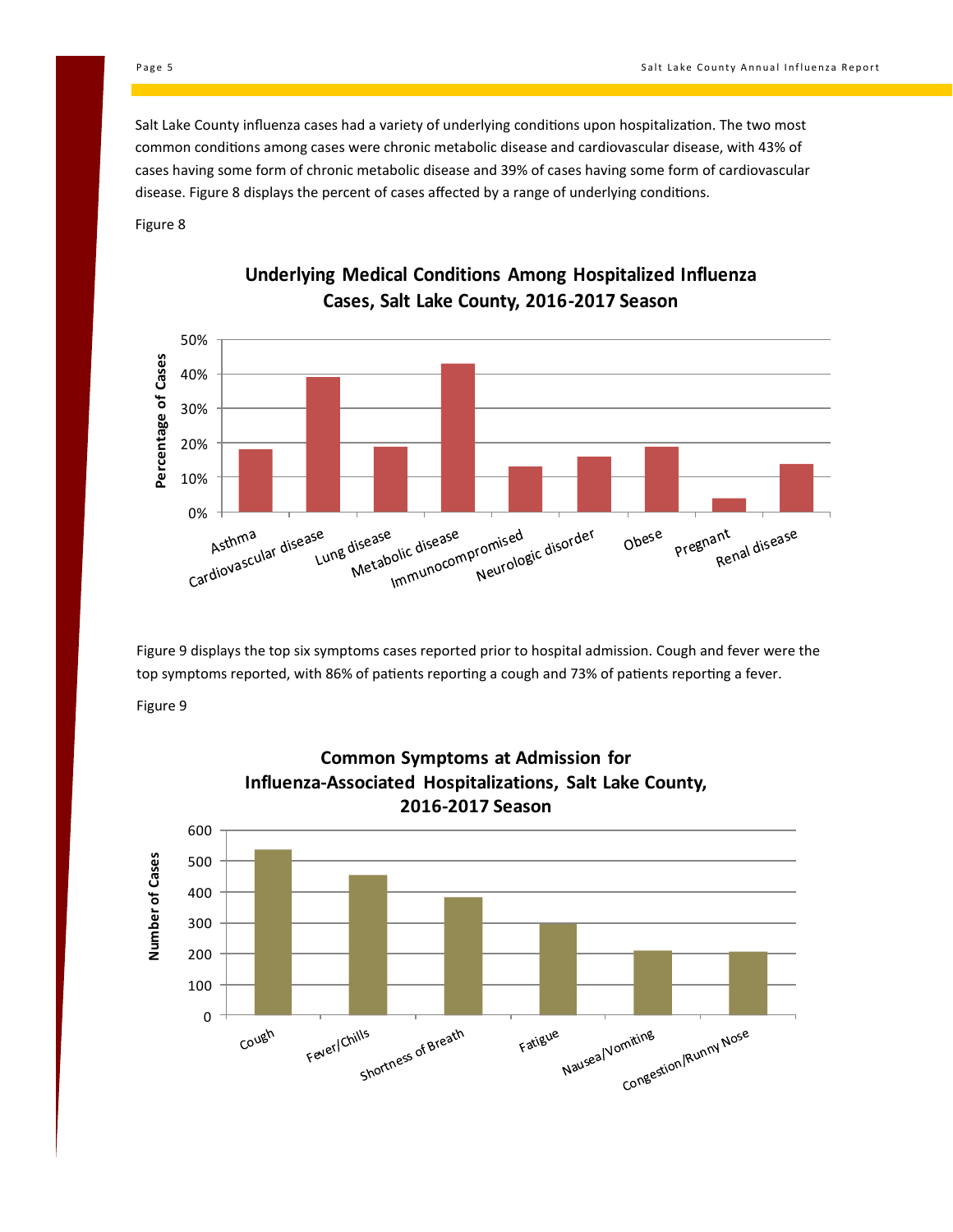# 2016-2017 Influenza Season: Influenza-associated Hospitalizations in Salt Lake County (per 100,000)

Figure 10 shows the number of influenza cases per 100,000 population by city within Salt Lake County. Emigration Canyon, Midvale and White City saw the greatest burden of influenza.

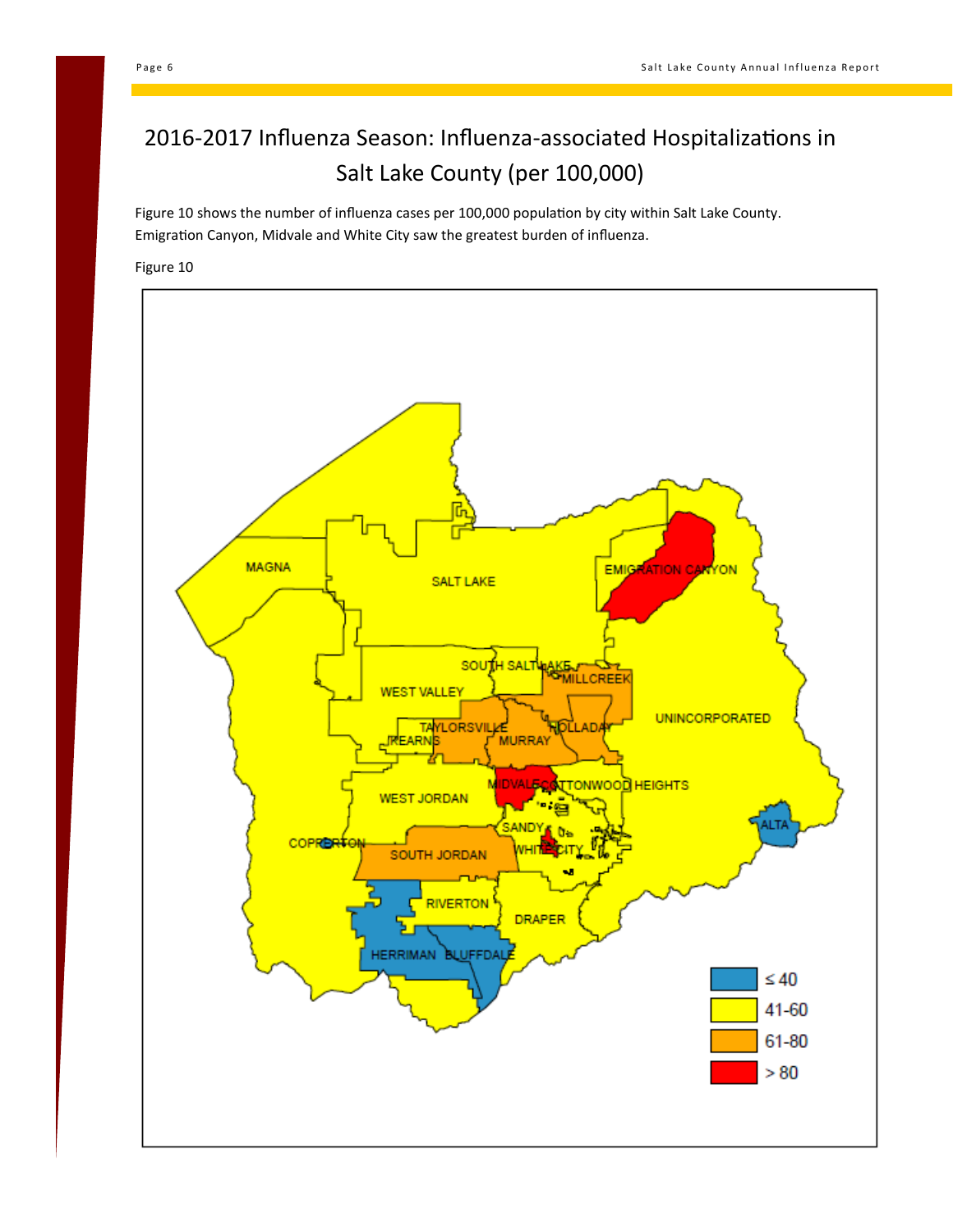#### Outpatient Surveillance

Outpatient influenza surveillance is an integral component to tracking influenza trends in Salt Lake County. Influenza-like-illness (ILI) surveillance is one such tool used to monitor influenza patterns. Figure 11 displays a four season ILI comparison for Salt Lake County. The 2016-2017 ILI trend peaks at the same time as hospitalized influenza cases, but has a dramatic decline in the spring.

Figure 11





School absenteeism followed the same trend as hospitalized cases, with absences peaking at the height of the season during MMWR week 1. There is spike in school absenteeism at the beginning of the influenza season which does not coincide with the case trend and is unknown as to why. See figure 12.

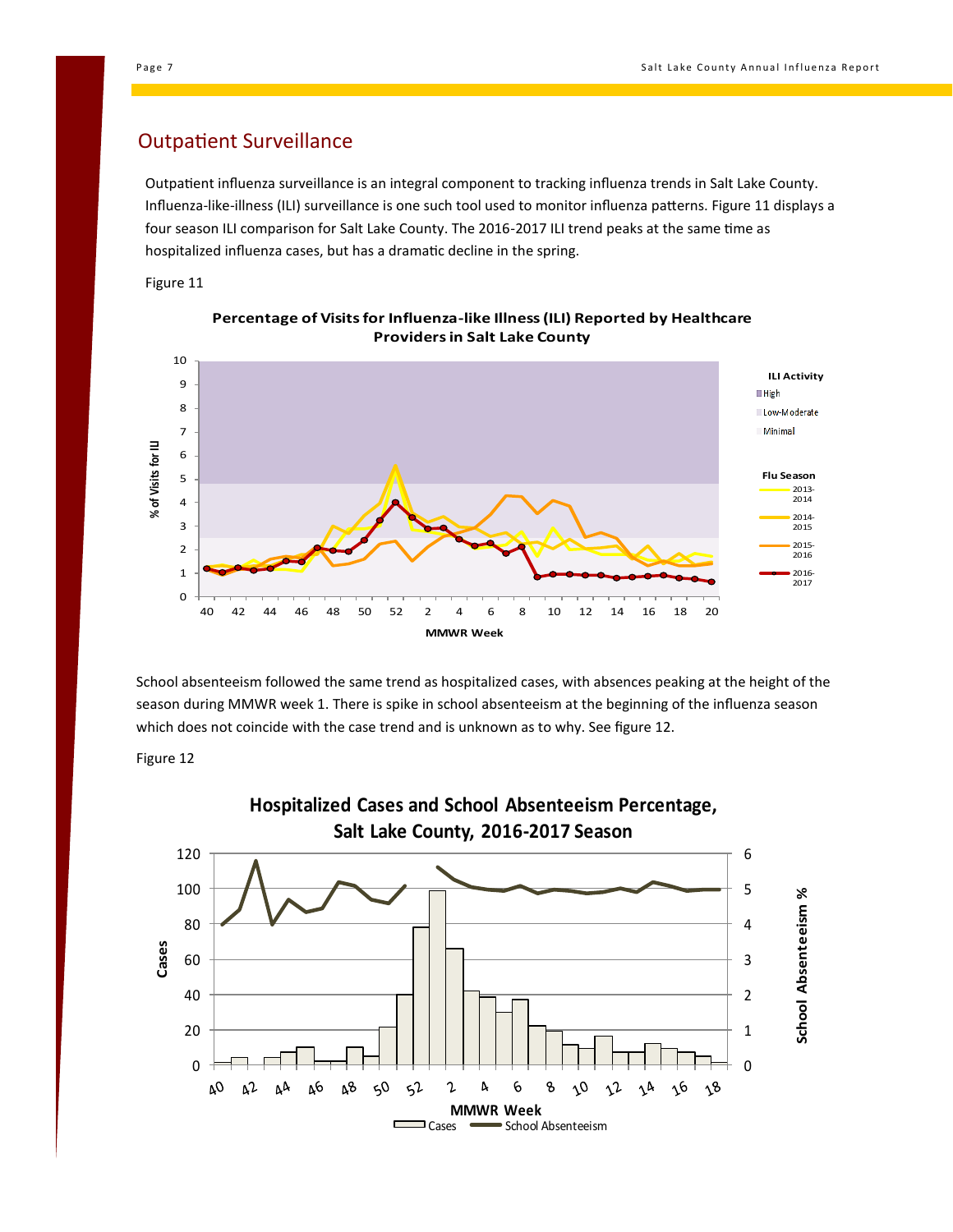Influenza activity cases are non-hospitalized patients that are primarily evaluated in emergency departments and outpatient clinics. Like hospitalized cases, influenza activity cases were primarily type A, with a majority of cases not subtyped. Figure 13 compares hospitalized and influenza activity cases by type, highlighting the lack of subtyping among non-hospitalized patients.







\*Data suppressed due to low counts

When comparing rates by age between hospitalized and influenza activity cases, both populations follow a similar trend. Among hospitalized cases, the highest rate was among patients 65+ years of age at 295 per 100,000 population. The highest rate among influenza activity cases was found in the 0-4 age group at 256 per 100,000 population. The influenza rate by age trend for both populations is displayed in figure 14.



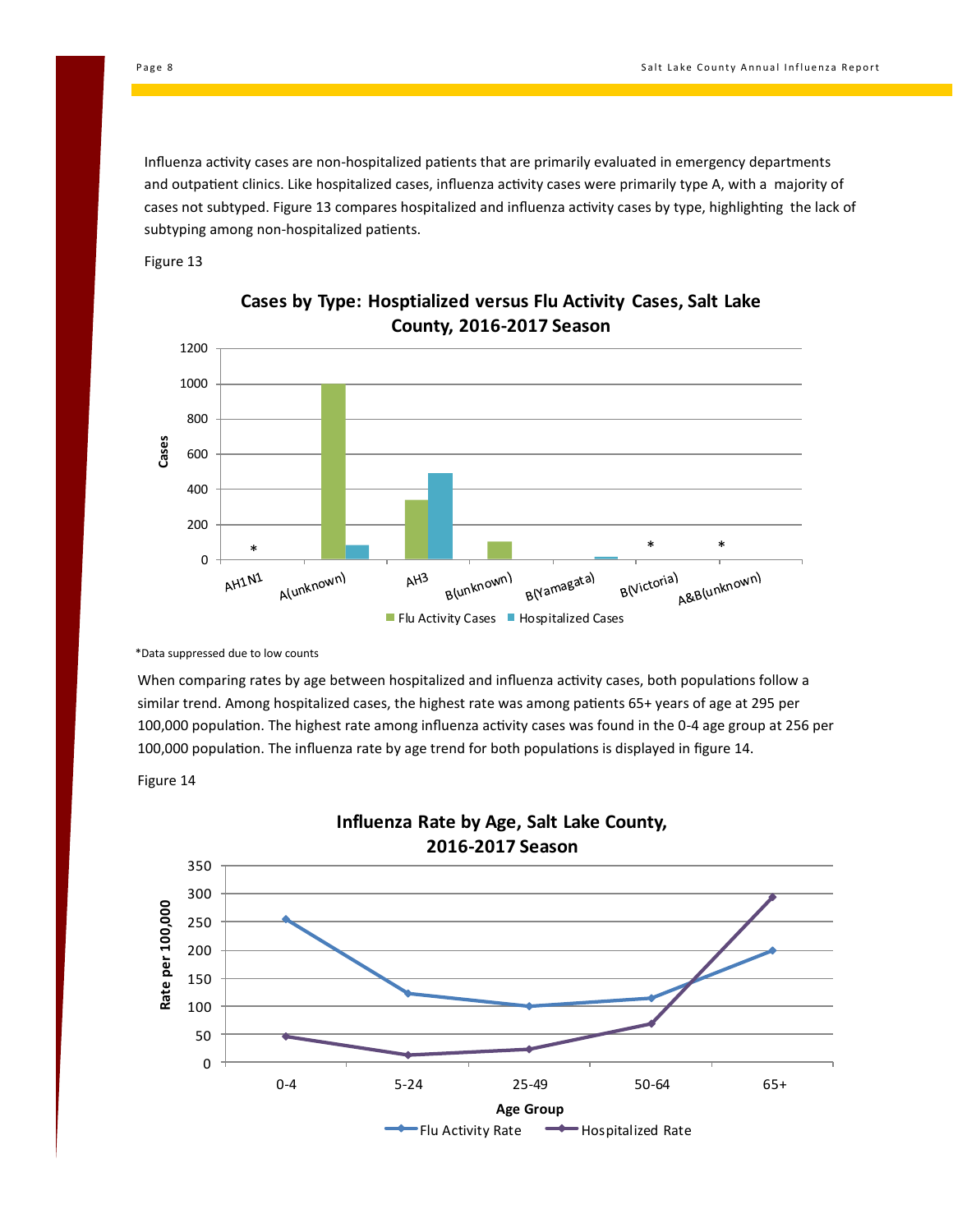#### Severity

Fifteen percent of hospitalized influenza cases during the 2016-2017 season were admitted to an intensive care unit (ICU). The 65+ age group had the highest number of cases admitted to an ICU. Figure 15 shows the ICU distribution by age among all hospitalized cases.

Figure 15



There were 20 influenza-related deaths during the 2016-2017 season. The highest death rate was among the 65+ age group with 13 per 100,000 population. Figure 16 displays the death rates that occurred during the 2016-2017 season by age.

Figure 16



**Death Rate by Age Group, Salt Lake County, 2016-2017** 

When looking at a multi-season comparison, death rates were slightly higher during the 2016-2017 season when compared to the 2015-2016 season. See figure 17.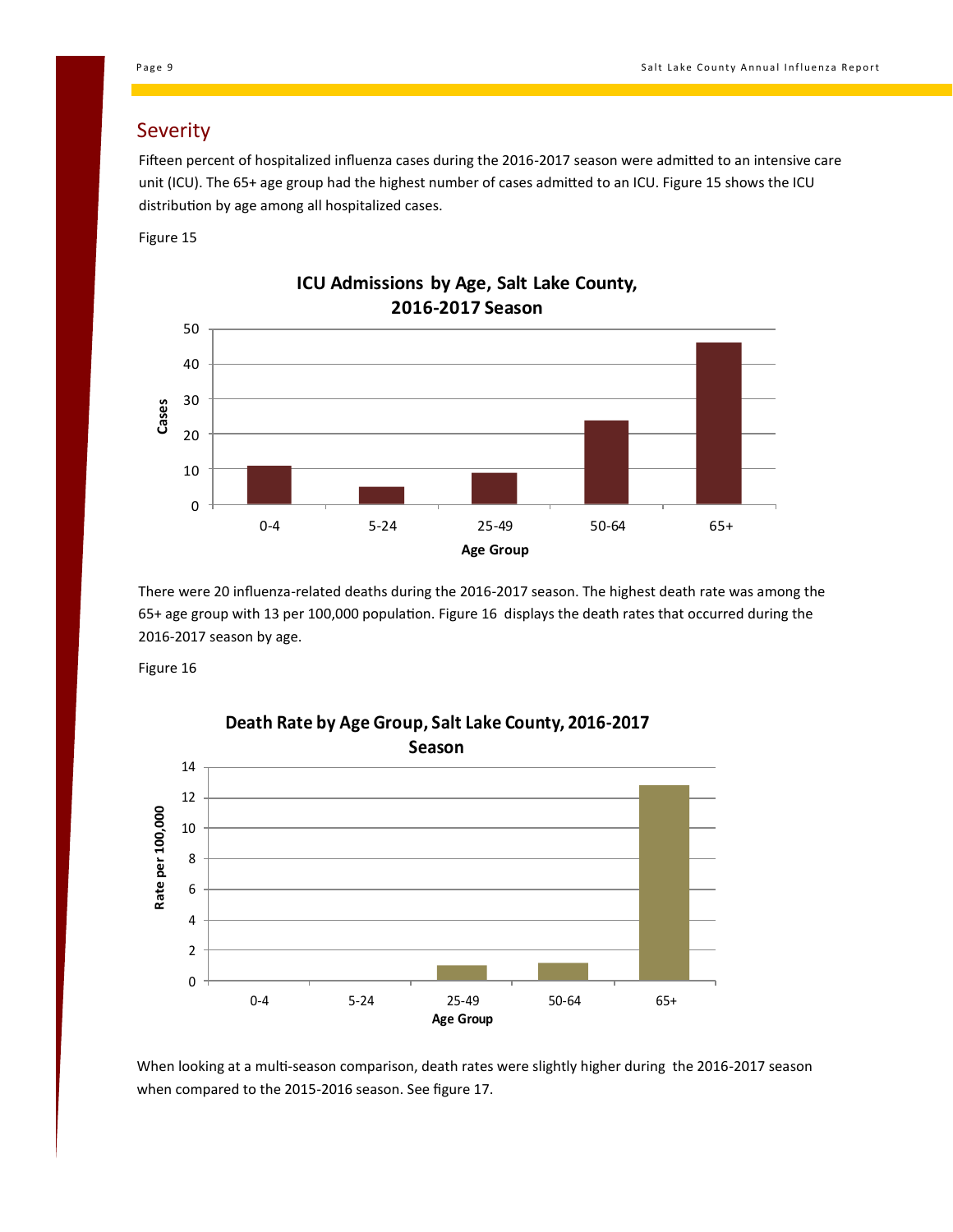Figure 17



Pneumonia and influenza (P&I) mortality surveillance is a tool used to find influenza-related deaths that may have been missed through the traditional reporting system. P&I was elevated for two weeks throughout the -2017 season, which is less than the number of elevations seen during the 2015-2016 season. See figure 18.

Figure 18



Sixteen influenza outbreaks were identified during the 2016-2017 season, compared to six throughout the -2016 season. Table 1 shows what type of facilities the outbreaks occurred in and the influenza type that was circulating. All facilities were educated about proper hygiene, disinfection and the importance of vaccination.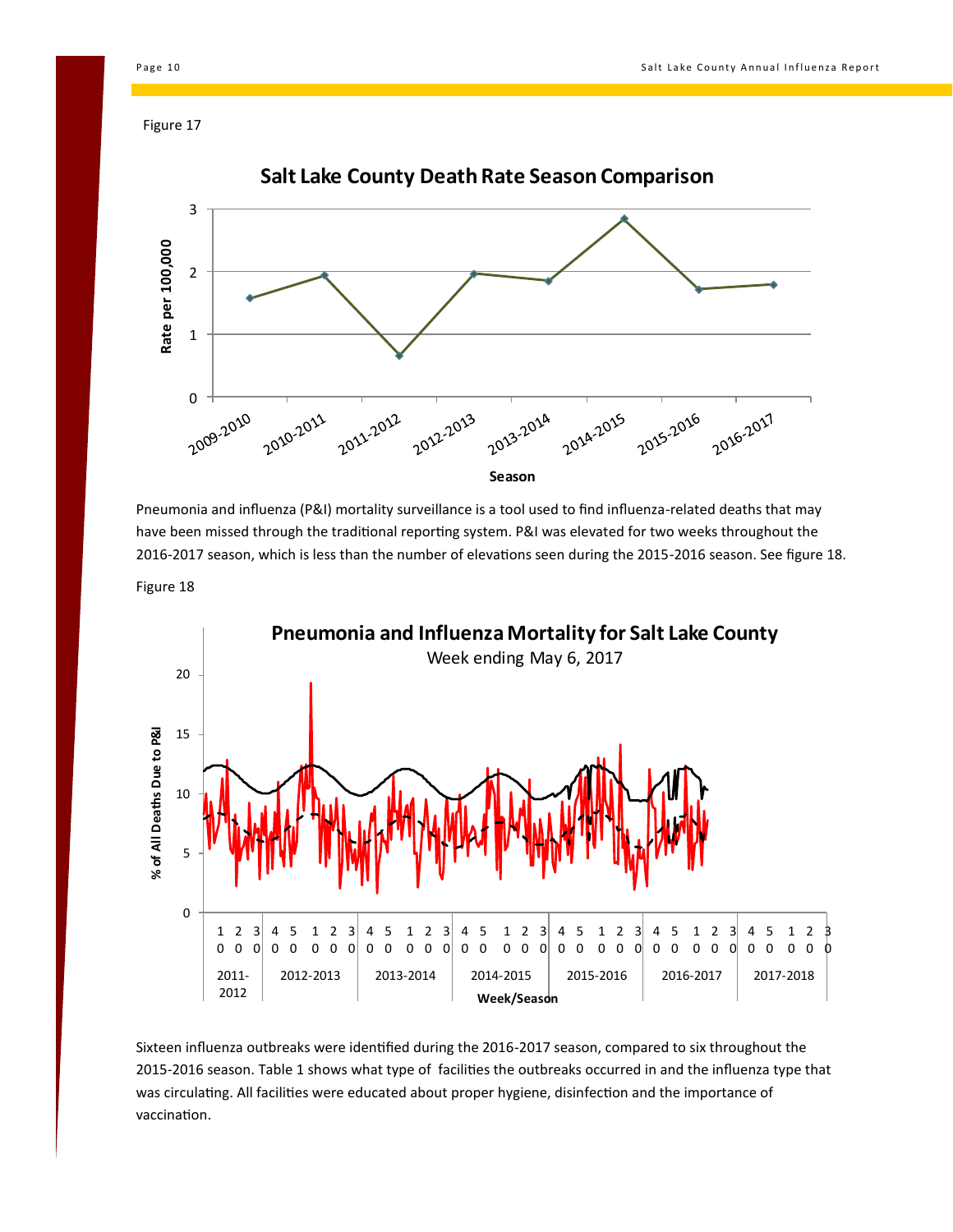#### Table 1

|                                   | Number of<br><b>Facility Type Facilities Affected Cases</b> | Number of III | <b>Number of Cases</b><br><b>Tested Positive</b> | Influenza<br><b>Type</b> | <b>Number of Cases</b><br><b>Vaccinated</b> |
|-----------------------------------|-------------------------------------------------------------|---------------|--------------------------------------------------|--------------------------|---------------------------------------------|
| Long Term<br><b>Care Facility</b> | 15                                                          | 127           | 58                                               | AH3                      | 27                                          |
| <b>Homeless</b><br>Shelter        |                                                             | 8             | 8                                                | AH <sub>3</sub>          | ς                                           |

## Vaccine

A five season comparison shows that the percent vaccinated for the 2016-2017 season was higher than the 2015-2016 season. Fifty-seven percent of cases were vaccinated during the 2016-2017 season compared to 48% the season prior. See figure 19.

Figure 19



# **Percent Vaccinated Among Hospitalized Influenza Cases by Season, Salt Lake County**

When divided by age, the 65+ age group had the highest percent vaccinated at 69%, with the 5-24 age group having the lowest percent vaccinated at 45%. See figure 20.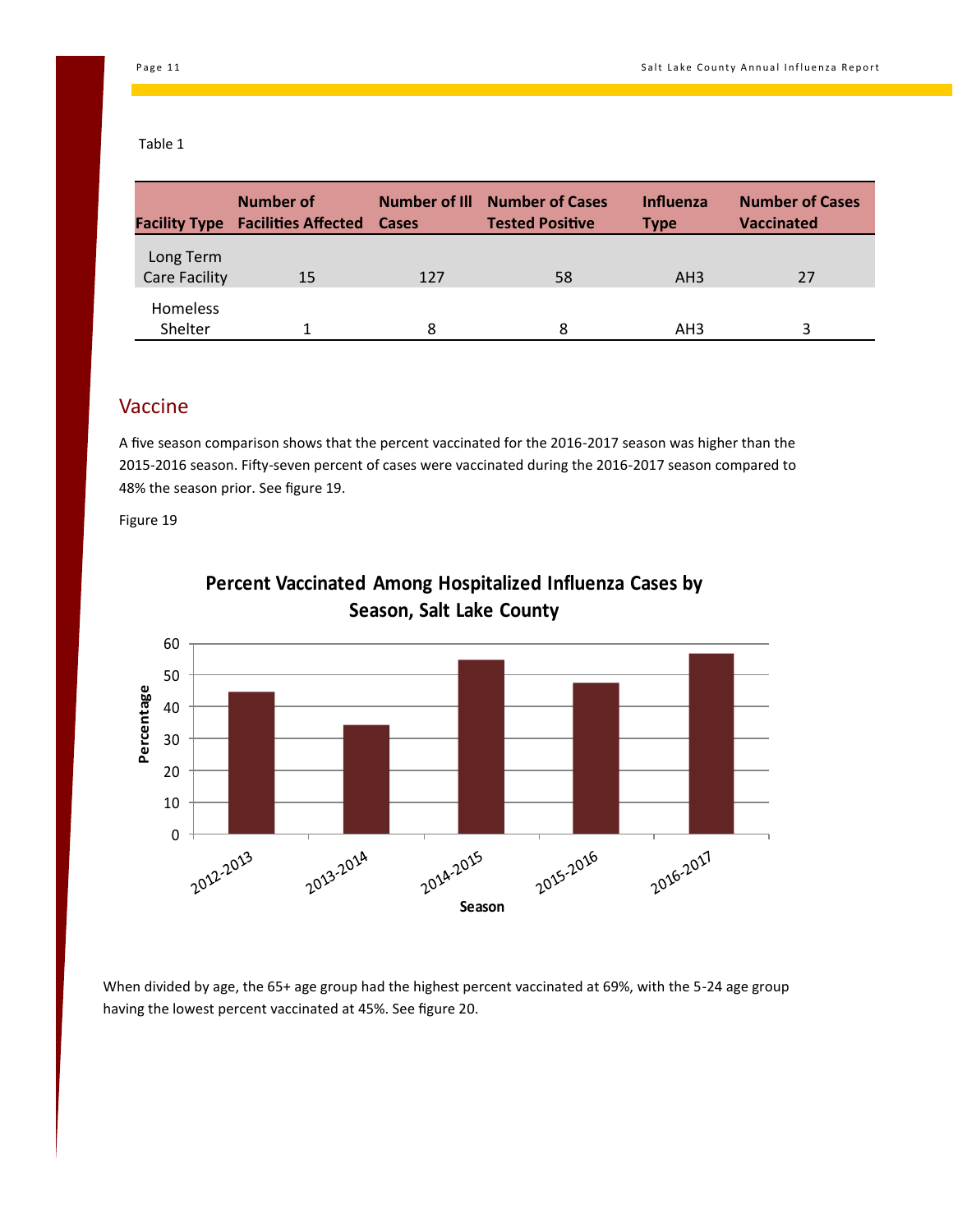Figure 20



Out of 95 total ICU admissions during the 2016-2017 season, 24% of those admissions were among unvaccinated patients. Twenty-two hospitalized influenza patients received mechanical ventilation, where 18% of those patients were unvaccinated. See figure 21.